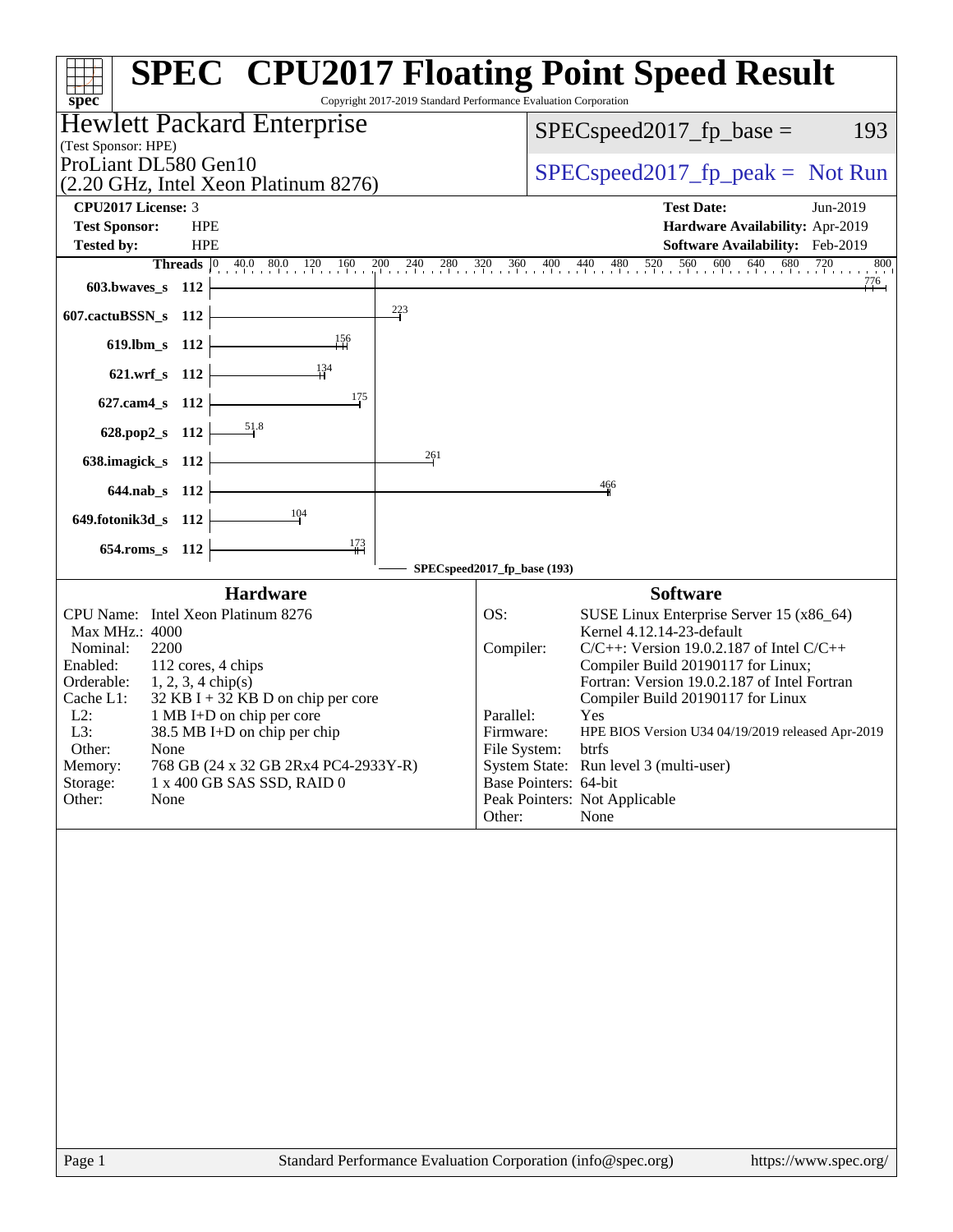Copyright 2017-2019 Standard Performance Evaluation Corporation

### Hewlett Packard Enterprise

(Test Sponsor: HPE)

**[spec](http://www.spec.org/)**

 $SPEC speed2017_fp\_base = 193$ 

(2.20 GHz, Intel Xeon Platinum 8276)

ProLiant DL580 Gen10  $SPEC speed2017$  fp\_peak = Not Run

**[CPU2017 License:](http://www.spec.org/auto/cpu2017/Docs/result-fields.html#CPU2017License)** 3 **[Test Date:](http://www.spec.org/auto/cpu2017/Docs/result-fields.html#TestDate)** Jun-2019 **[Test Sponsor:](http://www.spec.org/auto/cpu2017/Docs/result-fields.html#TestSponsor)** HPE **[Hardware Availability:](http://www.spec.org/auto/cpu2017/Docs/result-fields.html#HardwareAvailability)** Apr-2019 **[Tested by:](http://www.spec.org/auto/cpu2017/Docs/result-fields.html#Testedby)** HPE **[Software Availability:](http://www.spec.org/auto/cpu2017/Docs/result-fields.html#SoftwareAvailability)** Feb-2019

#### **[Results Table](http://www.spec.org/auto/cpu2017/Docs/result-fields.html#ResultsTable)**

|                                              | <b>Base</b>    |                |       |                | <b>Peak</b> |                |       |                |                |              |                |              |                |              |
|----------------------------------------------|----------------|----------------|-------|----------------|-------------|----------------|-------|----------------|----------------|--------------|----------------|--------------|----------------|--------------|
| <b>Benchmark</b>                             | <b>Threads</b> | <b>Seconds</b> | Ratio | <b>Seconds</b> | Ratio       | <b>Seconds</b> | Ratio | <b>Threads</b> | <b>Seconds</b> | <b>Ratio</b> | <b>Seconds</b> | <b>Ratio</b> | <b>Seconds</b> | <b>Ratio</b> |
| 603.bwayes s                                 | 112            | 74.5           | 792   | 76.0           | 776         | 76.8           | 768   |                |                |              |                |              |                |              |
| 607.cactuBSSN s                              | 112            | 74.8           | 223   | 74.9           | 223         | 75.1           | 222   |                |                |              |                |              |                |              |
| $619.$ lbm s                                 | 112            | 33.7           | 156   | 35.3           | 148         | 32.6           | 161   |                |                |              |                |              |                |              |
| $621.wrf$ s                                  | 112            | 98.4           | 134   | 103            | 129         | 98.9           | 134   |                |                |              |                |              |                |              |
| $627$ .cam $4$ <sub>s</sub>                  | 112            | 50.5           | 176   | 50.8           | 174         | 50.6           | 175   |                |                |              |                |              |                |              |
| $628.pop2_s$                                 | 112            | 234            | 50.8  | 229            | 51.8        | 229            | 51.8  |                |                |              |                |              |                |              |
| 638.imagick_s                                | 112            | 55.2           | 261   | 55.2           | 261         | 55.1           | 262   |                |                |              |                |              |                |              |
| $644$ .nab s                                 | 112            | 37.6           | 465   | 37.5           | 466         | 37.3           | 468   |                |                |              |                |              |                |              |
| 649.fotonik3d s                              | 112            | 86.7           | 105   | 87.6           | <u>104</u>  | 87.6           | 104   |                |                |              |                |              |                |              |
| $654$ .roms s                                | 112            | 91.2           | 173   | 92.8           | 170         | 87.1           | 181   |                |                |              |                |              |                |              |
| $SPECspeed2017_fp\_base =$<br>193            |                |                |       |                |             |                |       |                |                |              |                |              |                |              |
| $SPECspeed2017_fp\_peak =$<br><b>Not Run</b> |                |                |       |                |             |                |       |                |                |              |                |              |                |              |

Results appear in the [order in which they were run.](http://www.spec.org/auto/cpu2017/Docs/result-fields.html#RunOrder) Bold underlined text [indicates a median measurement](http://www.spec.org/auto/cpu2017/Docs/result-fields.html#Median).

#### **[Operating System Notes](http://www.spec.org/auto/cpu2017/Docs/result-fields.html#OperatingSystemNotes)**

 Stack size set to unlimited using "ulimit -s unlimited" Transparent Huge Pages enabled by default Prior to runcpu invocation Filesystem page cache synced and cleared with: sync; echo 3> /proc/sys/vm/drop\_caches

#### **[General Notes](http://www.spec.org/auto/cpu2017/Docs/result-fields.html#GeneralNotes)**

Environment variables set by runcpu before the start of the run:  $KMP$  AFFINITY = "granularity=fine, compact" LD\_LIBRARY\_PATH = "/home/cpu2017\_u2/lib/ia32:/home/cpu2017\_u2/lib/intel64" OMP\_STACKSIZE = "192M"

 Binaries compiled on a system with 1x Intel Core i9-7900X CPU + 32GB RAM memory using Redhat Enterprise Linux 7.5 NA: The test sponsor attests, as of date of publication, that CVE-2017-5754 (Meltdown) is mitigated in the system as tested and documented. Yes: The test sponsor attests, as of date of publication, that CVE-2017-5753 (Spectre variant 1) is mitigated in the system as tested and documented. Yes: The test sponsor attests, as of date of publication, that CVE-2017-5715 (Spectre variant 2) is mitigated in the system as tested and documented.

#### **[Platform Notes](http://www.spec.org/auto/cpu2017/Docs/result-fields.html#PlatformNotes)**

BIOS Configuration: Hyper-Threading set to Disabled Thermal Configuration set to Maximum Cooling

**(Continued on next page)**

Page 2 Standard Performance Evaluation Corporation [\(info@spec.org\)](mailto:info@spec.org) <https://www.spec.org/>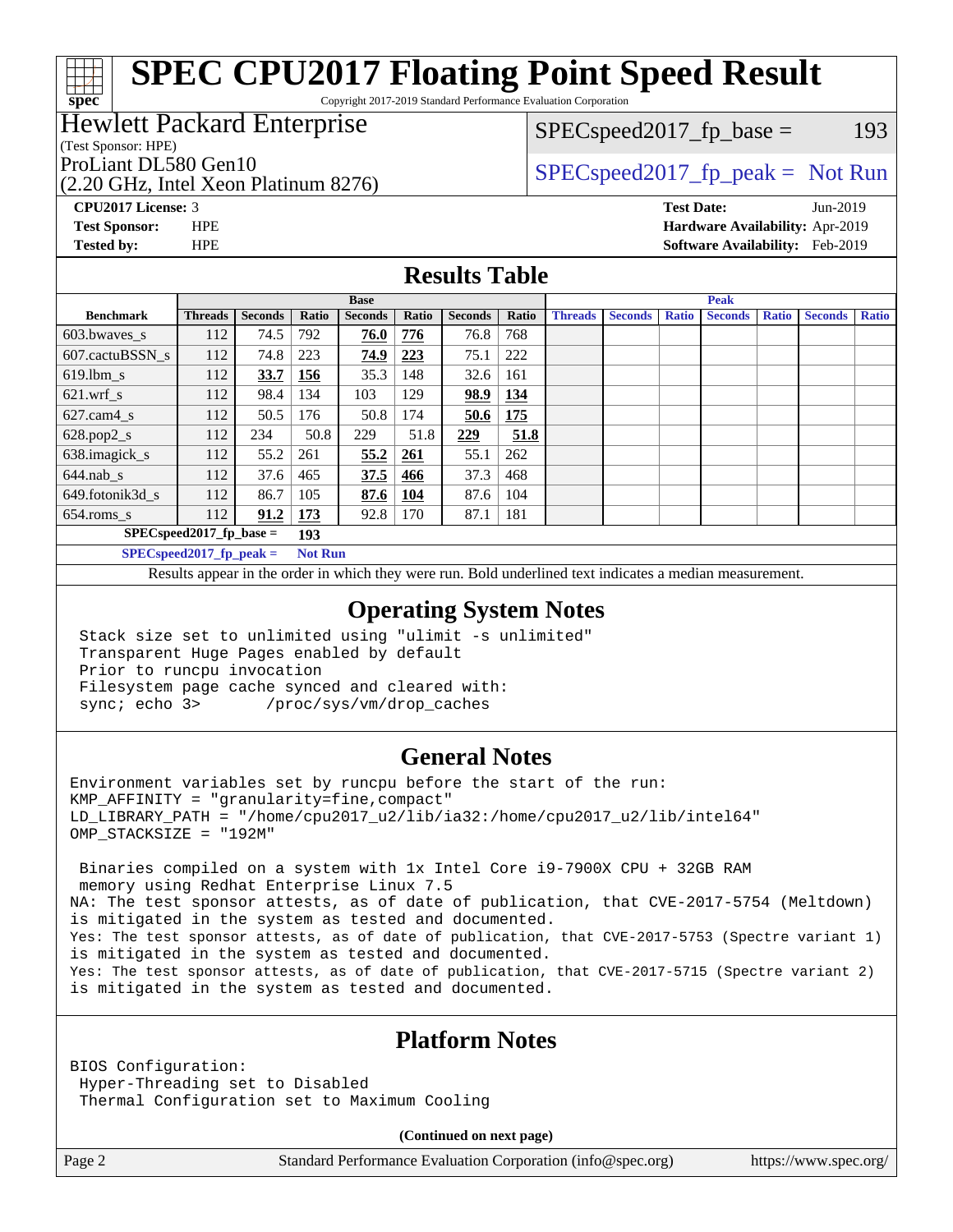Copyright 2017-2019 Standard Performance Evaluation Corporation

#### Hewlett Packard Enterprise

 $SPEC speed2017<sub>fp</sub> base = 193$ 

### (Test Sponsor: HPE)

(2.20 GHz, Intel Xeon Platinum 8276)

ProLiant DL580 Gen10  $SPEC speed2017$  [p\_peak = Not Run

**[spec](http://www.spec.org/)**

**[CPU2017 License:](http://www.spec.org/auto/cpu2017/Docs/result-fields.html#CPU2017License)** 3 **[Test Date:](http://www.spec.org/auto/cpu2017/Docs/result-fields.html#TestDate)** Jun-2019 **[Test Sponsor:](http://www.spec.org/auto/cpu2017/Docs/result-fields.html#TestSponsor)** HPE **[Hardware Availability:](http://www.spec.org/auto/cpu2017/Docs/result-fields.html#HardwareAvailability)** Apr-2019 **[Tested by:](http://www.spec.org/auto/cpu2017/Docs/result-fields.html#Testedby)** HPE **[Software Availability:](http://www.spec.org/auto/cpu2017/Docs/result-fields.html#SoftwareAvailability)** Feb-2019

#### **[Platform Notes \(Continued\)](http://www.spec.org/auto/cpu2017/Docs/result-fields.html#PlatformNotes)**

Page 3 Standard Performance Evaluation Corporation [\(info@spec.org\)](mailto:info@spec.org) <https://www.spec.org/> Memory Patrol Scrubbing set to Disabled LLC Prefetch set to Enabled LLC Dead Line Allocation set to Disabled Enhanced Processor Performance set to Enabled Workload Profile set to General Peak Frequency Compute Energy/Performance Bias set to Balanced Power Workload Profile set to Custom Numa Group Size Optimization set to Flat Advanced Memory Protection set to Advanced ECC Sysinfo program /home/cpu2017\_u2/bin/sysinfo Rev: r5974 of 2018-05-19 9bcde8f2999c33d61f64985e45859ea9 running on dl580-sles15 Tue Jun 4 15:00:14 2019 SUT (System Under Test) info as seen by some common utilities. For more information on this section, see <https://www.spec.org/cpu2017/Docs/config.html#sysinfo> From /proc/cpuinfo model name : Intel(R) Xeon(R) Platinum 8276 CPU @ 2.20GHz 4 "physical id"s (chips) 112 "processors" cores, siblings (Caution: counting these is hw and system dependent. The following excerpts from /proc/cpuinfo might not be reliable. Use with caution.) cpu cores : 28 siblings : 28 physical 0: cores 0 1 2 3 4 5 6 8 9 10 11 12 13 14 16 17 18 19 20 21 22 24 25 26 27 28 29 30 physical 1: cores 0 1 2 3 4 5 6 8 9 10 11 12 13 14 16 17 18 19 20 21 22 24 25 26 27 28 29 30 physical 2: cores 0 1 2 3 4 5 6 8 9 10 11 12 13 14 16 17 18 19 20 21 22 24 25 26 27 28 29 30 physical 3: cores 0 1 2 3 4 5 6 8 9 10 11 12 13 14 16 17 18 19 20 21 22 24 25 26 27 28 29 30 From lscpu: Architecture: x86\_64 CPU op-mode(s): 32-bit, 64-bit Byte Order: Little Endian CPU(s): 112 On-line CPU(s) list: 0-111 Thread(s) per core: 1 Core(s) per socket: 28 Socket(s): 4 NUMA node(s): 4 Vendor ID: GenuineIntel CPU family: 6 Model: 85 **(Continued on next page)**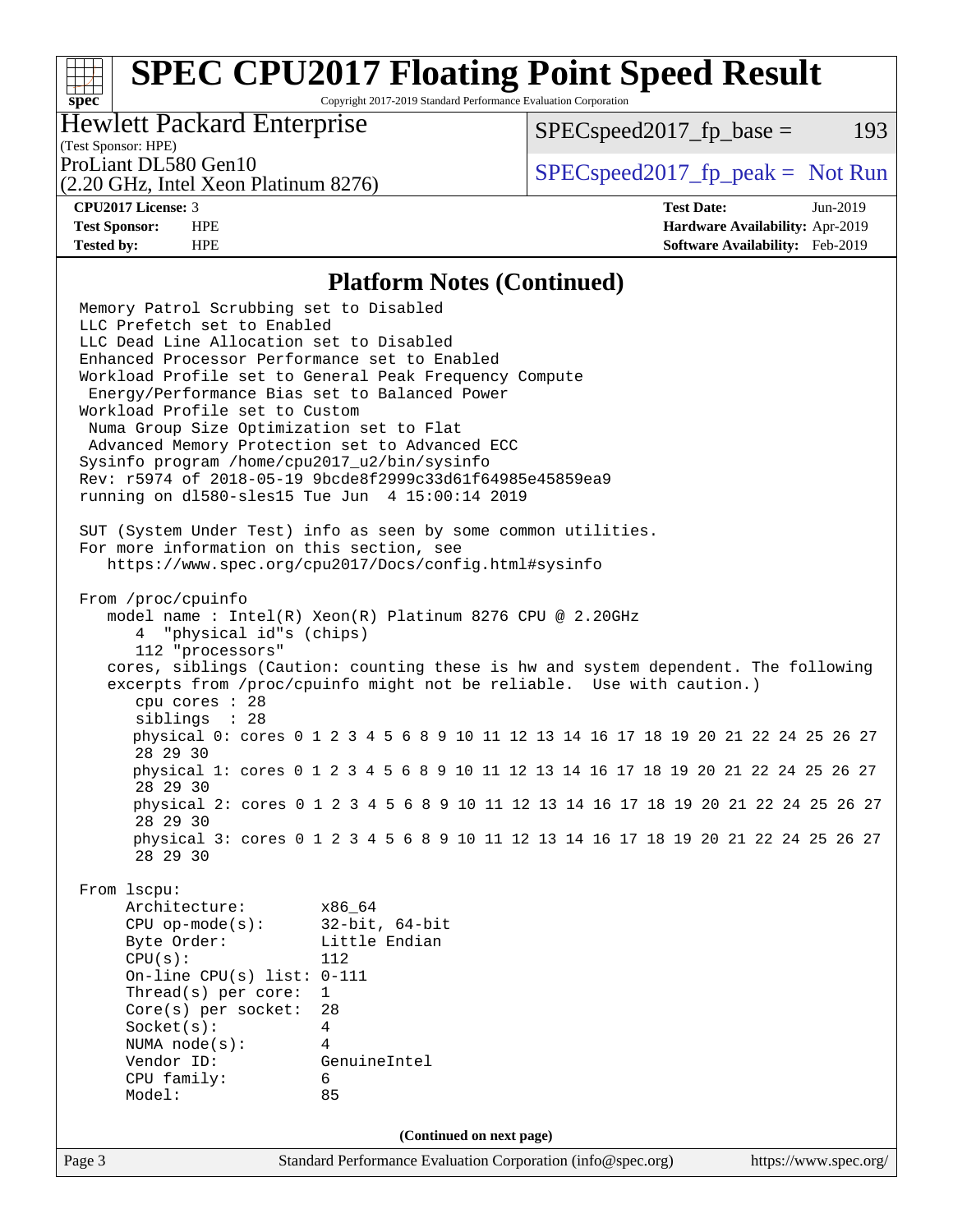Copyright 2017-2019 Standard Performance Evaluation Corporation

Hewlett Packard Enterprise

(Test Sponsor: HPE)

 $SPEC speed2017<sub>fp</sub> base = 193$ 

(2.20 GHz, Intel Xeon Platinum 8276)

ProLiant DL580 Gen10  $SPEC speed2017$  [p\_peak = Not Run

**[CPU2017 License:](http://www.spec.org/auto/cpu2017/Docs/result-fields.html#CPU2017License)** 3 **[Test Date:](http://www.spec.org/auto/cpu2017/Docs/result-fields.html#TestDate)** Jun-2019

**[spec](http://www.spec.org/)**

**[Test Sponsor:](http://www.spec.org/auto/cpu2017/Docs/result-fields.html#TestSponsor)** HPE **[Hardware Availability:](http://www.spec.org/auto/cpu2017/Docs/result-fields.html#HardwareAvailability)** Apr-2019 **[Tested by:](http://www.spec.org/auto/cpu2017/Docs/result-fields.html#Testedby)** HPE **[Software Availability:](http://www.spec.org/auto/cpu2017/Docs/result-fields.html#SoftwareAvailability)** Feb-2019

#### **[Platform Notes \(Continued\)](http://www.spec.org/auto/cpu2017/Docs/result-fields.html#PlatformNotes)**

Model name: Intel(R) Xeon(R) Platinum 8276 CPU @ 2.20GHz Stepping: 7 CPU MHz: 2200.000 BogoMIPS: 4400.00 Virtualization: VT-x L1d cache: 32K L1i cache: 32K L2 cache: 1024K<br>
L3 cache: 39424K  $L3$  cache: NUMA node0 CPU(s): 0-27 NUMA node1 CPU(s): 28-55<br>NUMA node2 CPU(s): 56-83 NUMA node2  $CPU(s):$  NUMA node3 CPU(s): 84-111 Flags: fpu vme de pse tsc msr pae mce cx8 apic sep mtrr pge mca cmov pat pse36 clflush dts acpi mmx fxsr sse sse2 ss ht tm pbe syscall nx pdpe1gb rdtscp lm constant\_tsc art arch\_perfmon pebs bts rep\_good nopl xtopology nonstop\_tsc cpuid aperfmperf tsc\_known\_freq pni pclmulqdq dtes64 monitor ds\_cpl vmx smx est tm2 ssse3 sdbg fma cx16 xtpr pdcm pcid dca sse4\_1 sse4\_2 x2apic movbe popcnt tsc\_deadline\_timer aes xsave avx f16c rdrand lahf\_lm abm 3dnowprefetch cpuid\_fault epb cat\_l3 cdp\_l3 invpcid\_single intel\_ppin mba tpr\_shadow vnmi flexpriority ept vpid fsgsbase tsc\_adjust bmi1 hle avx2 smep bmi2 erms invpcid rtm cqm mpx rdt\_a avx512f avx512dq rdseed adx smap clflushopt clwb intel\_pt avx512cd avx512bw avx512vl xsaveopt xsavec xgetbv1 xsaves cqm\_llc cqm\_occup\_llc cqm\_mbm\_total cqm\_mbm\_local ibpb ibrs stibp dtherm ida arat pln pts pku ospke avx512\_vnni arch\_capabilities ssbd /proc/cpuinfo cache data cache size : 39424 KB From numactl --hardware WARNING: a numactl 'node' might or might not correspond to a physical chip. available: 4 nodes (0-3) node 0 cpus: 0 1 2 3 4 5 6 7 8 9 10 11 12 13 14 15 16 17 18 19 20 21 22 23 24 25 26 27 node 0 size: 193087 MB node 0 free: 192375 MB node 1 cpus: 28 29 30 31 32 33 34 35 36 37 38 39 40 41 42 43 44 45 46 47 48 49 50 51 52 53 54 55 node 1 size: 193530 MB node 1 free: 193346 MB node 2 cpus: 56 57 58 59 60 61 62 63 64 65 66 67 68 69 70 71 72 73 74 75 76 77 78 79 80 81 82 83 node 2 size: 193530 MB node 2 free: 193348 MB node 3 cpus: 84 85 86 87 88 89 90 91 92 93 94 95 96 97 98 99 100 101 102 103 104 105 106 107 108 109 110 111 node 3 size: 193529 MB node 3 free: 193349 MB node distances: **(Continued on next page)**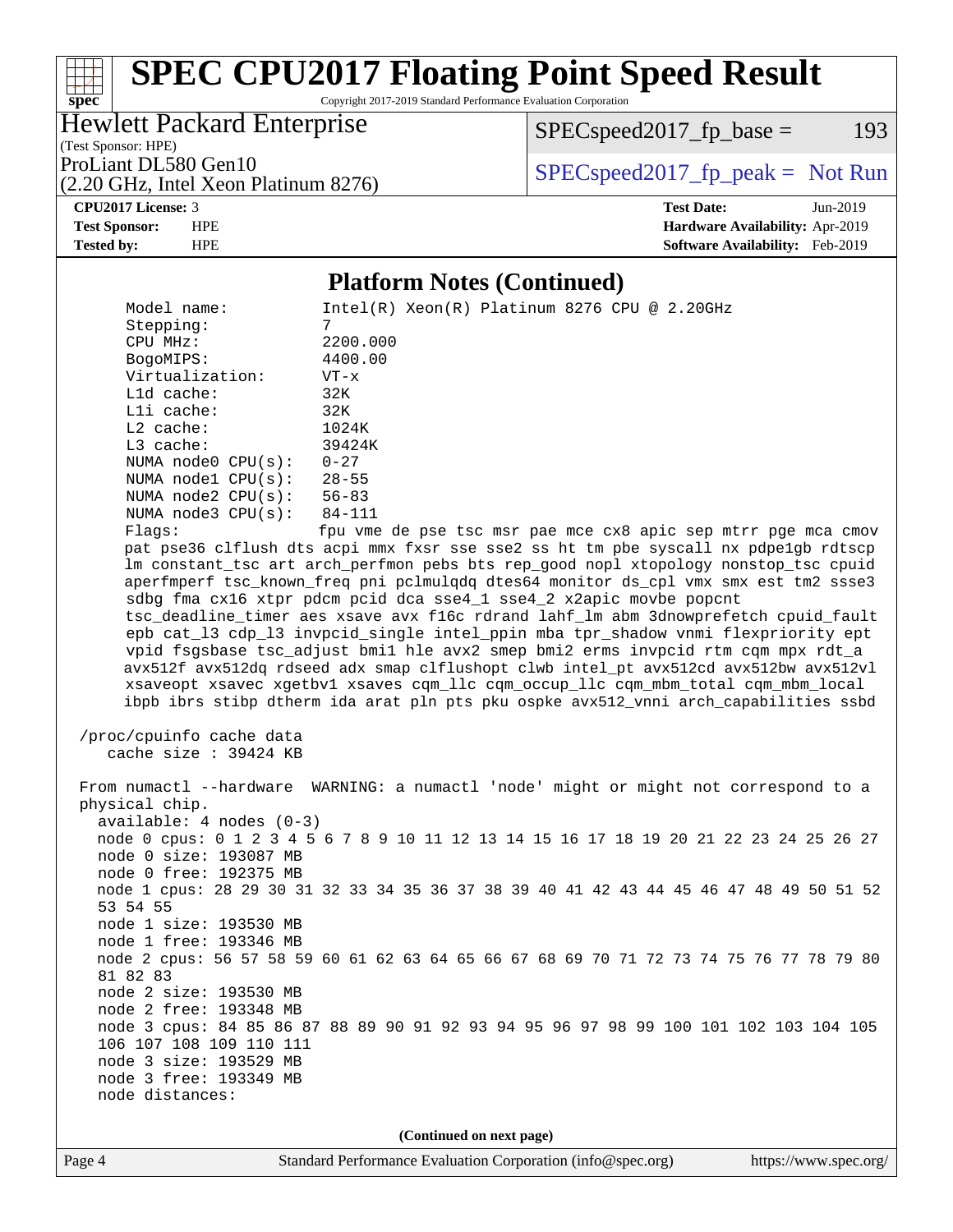| <b>SPEC CPU2017 Floating Point Speed Result</b><br>Copyright 2017-2019 Standard Performance Evaluation Corporation<br>$spec^*$                                                                                                                                                                                                                                                                                                                                   |                                                                    |
|------------------------------------------------------------------------------------------------------------------------------------------------------------------------------------------------------------------------------------------------------------------------------------------------------------------------------------------------------------------------------------------------------------------------------------------------------------------|--------------------------------------------------------------------|
| Hewlett Packard Enterprise                                                                                                                                                                                                                                                                                                                                                                                                                                       | $SPEC speed2017fr base =$<br>193                                   |
| (Test Sponsor: HPE)<br>ProLiant DL580 Gen10                                                                                                                                                                                                                                                                                                                                                                                                                      |                                                                    |
| (2.20 GHz, Intel Xeon Platinum 8276)                                                                                                                                                                                                                                                                                                                                                                                                                             | $SPEC speed2017fr peak = Not Run$                                  |
| CPU2017 License: 3                                                                                                                                                                                                                                                                                                                                                                                                                                               | <b>Test Date:</b><br>Jun-2019                                      |
| <b>Test Sponsor:</b><br><b>HPE</b><br><b>Tested by:</b><br><b>HPE</b>                                                                                                                                                                                                                                                                                                                                                                                            | Hardware Availability: Apr-2019<br>Software Availability: Feb-2019 |
|                                                                                                                                                                                                                                                                                                                                                                                                                                                                  |                                                                    |
| <b>Platform Notes (Continued)</b>                                                                                                                                                                                                                                                                                                                                                                                                                                |                                                                    |
| node<br>$1 \quad 2$<br>- 3<br>$\overline{0}$<br>21<br>0:<br>10<br>21<br>21<br>21<br>1:<br>10 <sup>1</sup><br>21<br>21<br>21<br>21<br>2:<br>10<br>- 21<br>3:<br>21<br>21<br>21<br>10                                                                                                                                                                                                                                                                              |                                                                    |
| From /proc/meminfo<br>MemTotal:<br>792245864 kB<br>0<br>HugePages_Total:<br>Hugepagesize:<br>2048 kB                                                                                                                                                                                                                                                                                                                                                             |                                                                    |
| From /etc/*release* /etc/*version*<br>os-release:<br>NAME="SLES"<br>VERSION="15"<br>VERSION_ID="15"<br>PRETTY_NAME="SUSE Linux Enterprise Server 15"<br>ID="sles"<br>ID LIKE="suse"<br>ANSI COLOR="0;32"<br>CPE_NAME="cpe:/o:suse:sles:15"                                                                                                                                                                                                                       |                                                                    |
| uname $-a$ :<br>Linux d1580-sles15 4.12.14-23-default #1 SMP Tue May 29 21:04:44 UTC 2018 (cd0437b)<br>x86_64 x86_64 x86_64 GNU/Linux                                                                                                                                                                                                                                                                                                                            |                                                                    |
| Kernel self-reported vulnerability status:                                                                                                                                                                                                                                                                                                                                                                                                                       |                                                                    |
| CVE-2017-5754 (Meltdown):<br>Not affected<br>CVE-2017-5753 (Spectre variant 1): Mitigation: __user pointer sanitization<br>CVE-2017-5715 (Spectre variant 2): Mitigation: Indirect Branch Restricted Speculation,<br>IBPB, IBRS_FW                                                                                                                                                                                                                               |                                                                    |
| run-level 3 Jun 4 14:59                                                                                                                                                                                                                                                                                                                                                                                                                                          |                                                                    |
| SPEC is set to: /home/cpu2017_u2<br>Size Used Avail Use% Mounted on<br>Filesystem<br>Type<br>/dev/sda2<br>btrfs 371G<br>79G 292G 22% / home                                                                                                                                                                                                                                                                                                                      |                                                                    |
| Additional information from dmidecode follows. WARNING: Use caution when you interpret<br>this section. The 'dmidecode' program reads system data which is "intended to allow<br>hardware to be accurately determined", but the intent may not be met, as there are<br>frequent changes to hardware, firmware, and the "DMTF SMBIOS" standard.<br>BIOS HPE U34 04/19/2019<br>Memory:<br>24x UNKNOWN NOT AVAILABLE<br>24x UNKNOWN NOT AVAILABLE 32 GB 2 rank 2933 |                                                                    |
| (Continued on next page)                                                                                                                                                                                                                                                                                                                                                                                                                                         |                                                                    |
| Standard Performance Evaluation Corporation (info@spec.org)<br>Page 5                                                                                                                                                                                                                                                                                                                                                                                            | https://www.spec.org/                                              |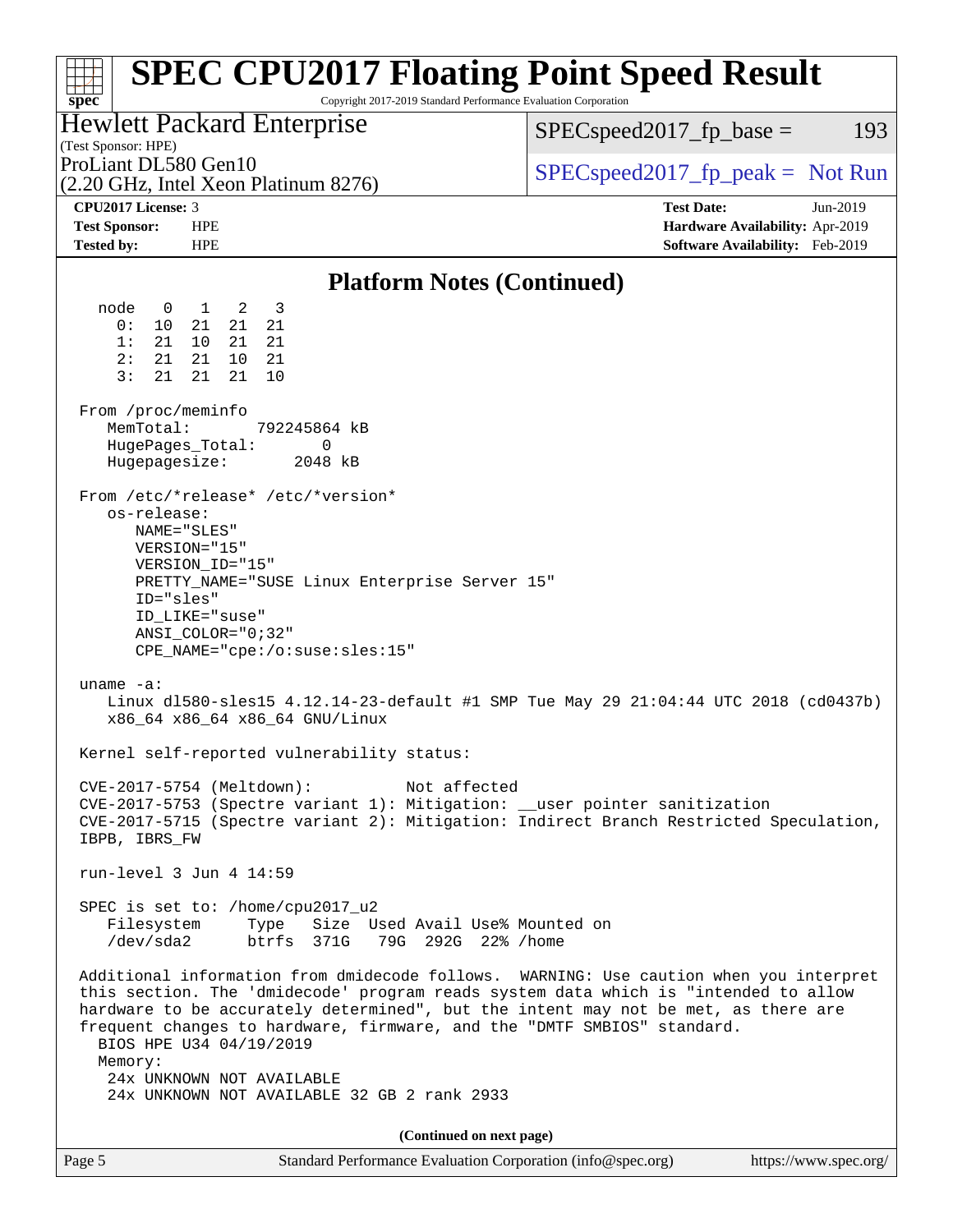Copyright 2017-2019 Standard Performance Evaluation Corporation

Hewlett Packard Enterprise

 $SPECspeed2017_fp\_base = 193$ 

(Test Sponsor: HPE)

ProLiant DL580 Gen10<br>  $\begin{array}{c|c}\n\text{SPEC speed2017\_fp\_peak} = \text{Not Run} \\
\hline\n\end{array}$ 

(2.20 GHz, Intel Xeon Platinum 8276)

**[spec](http://www.spec.org/)**

**[CPU2017 License:](http://www.spec.org/auto/cpu2017/Docs/result-fields.html#CPU2017License)** 3 **[Test Date:](http://www.spec.org/auto/cpu2017/Docs/result-fields.html#TestDate)** Jun-2019 **[Test Sponsor:](http://www.spec.org/auto/cpu2017/Docs/result-fields.html#TestSponsor)** HPE **[Hardware Availability:](http://www.spec.org/auto/cpu2017/Docs/result-fields.html#HardwareAvailability)** Apr-2019 **[Tested by:](http://www.spec.org/auto/cpu2017/Docs/result-fields.html#Testedby)** HPE **[Software Availability:](http://www.spec.org/auto/cpu2017/Docs/result-fields.html#SoftwareAvailability)** Feb-2019

#### **[Platform Notes \(Continued\)](http://www.spec.org/auto/cpu2017/Docs/result-fields.html#PlatformNotes)**

(End of data from sysinfo program)

#### **[Compiler Version Notes](http://www.spec.org/auto/cpu2017/Docs/result-fields.html#CompilerVersionNotes)**

| 619.1bm_s(base) 638.imagick_s(base) 644.nab_s(base)<br>CC.                                                                                                                                                                                                                                                                                                                                                                                                                                                                                                                                                                           |
|--------------------------------------------------------------------------------------------------------------------------------------------------------------------------------------------------------------------------------------------------------------------------------------------------------------------------------------------------------------------------------------------------------------------------------------------------------------------------------------------------------------------------------------------------------------------------------------------------------------------------------------|
| Intel(R) C Intel(R) 64 Compiler for applications running on Intel(R) 64,<br>Version 19.0.2.187 Build 20190117<br>Copyright (C) 1985-2019 Intel Corporation. All rights reserved.                                                                                                                                                                                                                                                                                                                                                                                                                                                     |
| FC 607.cactuBSSN s(base)                                                                                                                                                                                                                                                                                                                                                                                                                                                                                                                                                                                                             |
| Intel(R) $C++$ Intel(R) 64 Compiler for applications running on Intel(R) 64,<br>Version 19.0.2.187 Build 20190117<br>Copyright (C) 1985-2019 Intel Corporation. All rights reserved.<br>Intel(R) C Intel(R) 64 Compiler for applications running on Intel(R) 64,<br>Version 19.0.2.187 Build 20190117<br>Copyright (C) 1985-2019 Intel Corporation. All rights reserved.<br>$Intel(R)$ Fortran Intel(R) 64 Compiler for applications running on Intel(R)<br>64, Version 19.0.2.187 Build 20190117<br>Copyright (C) 1985-2019 Intel Corporation. All rights reserved.<br>FC 603.bwaves_s(base) 649.fotonik3d_s(base) 654.roms_s(base) |
| $Intel(R)$ Fortran Intel(R) 64 Compiler for applications running on Intel(R)<br>64, Version 19.0.2.187 Build 20190117<br>Copyright (C) 1985-2019 Intel Corporation. All rights reserved.                                                                                                                                                                                                                                                                                                                                                                                                                                             |
| CC 621.wrf_s(base) 627.cam4_s(base) 628.pop2_s(base)                                                                                                                                                                                                                                                                                                                                                                                                                                                                                                                                                                                 |
| $Intel(R)$ Fortran Intel(R) 64 Compiler for applications running on Intel(R)<br>64, Version 19.0.2.187 Build 20190117<br>Copyright (C) 1985-2019 Intel Corporation. All rights reserved.<br>$Intel(R)$ C Intel(R) 64 Compiler for applications running on Intel(R) 64,<br>Version 19.0.2.187 Build 20190117<br>Copyright (C) 1985-2019 Intel Corporation. All rights reserved.                                                                                                                                                                                                                                                       |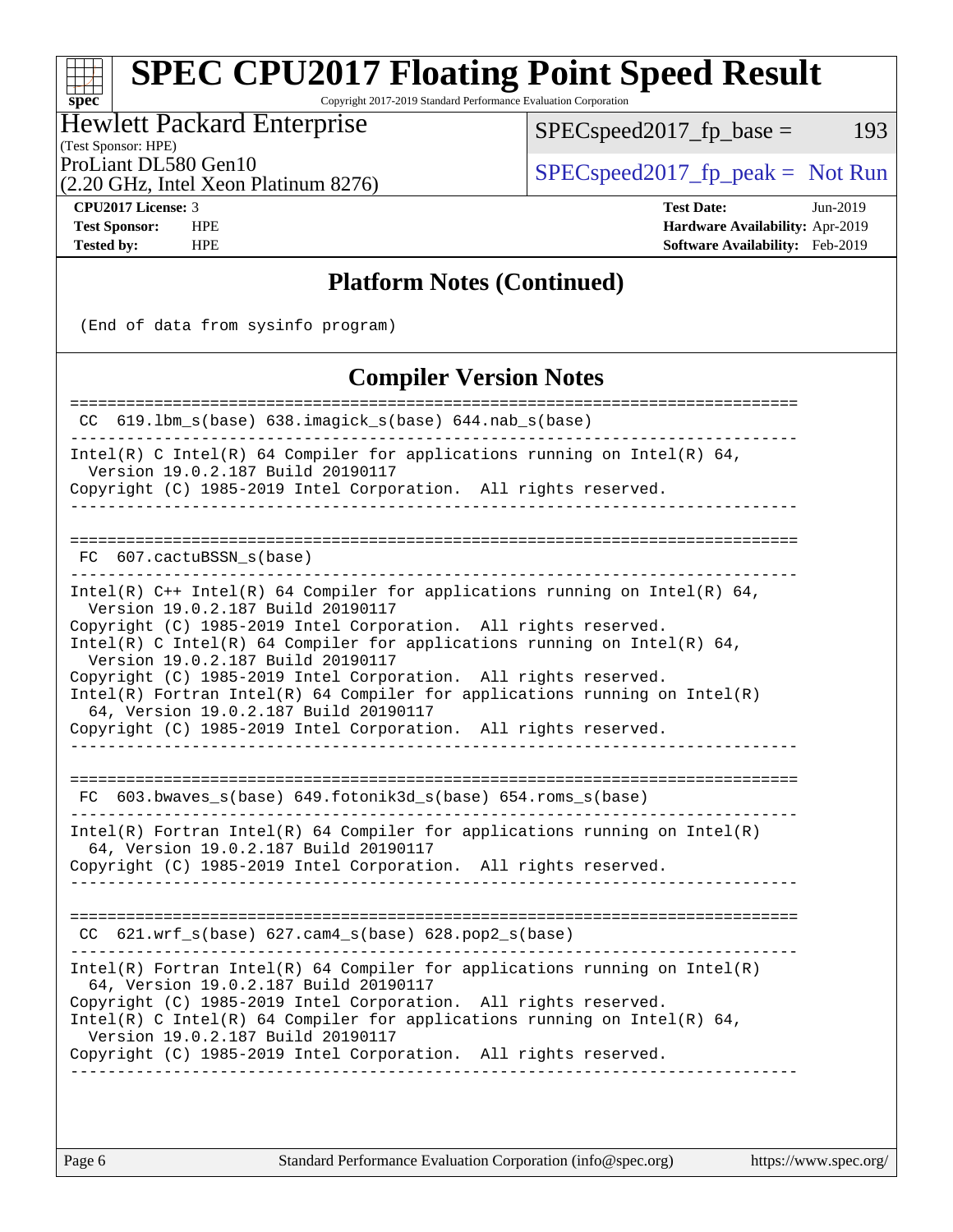Copyright 2017-2019 Standard Performance Evaluation Corporation

### Hewlett Packard Enterprise

(Test Sponsor: HPE)

 $SPEC speed2017<sub>fp</sub> base = 193$ 

(2.20 GHz, Intel Xeon Platinum 8276)

ProLiant DL580 Gen10  $SPEC speed2017$  [p\_peak = Not Run

**[spec](http://www.spec.org/)**

**[CPU2017 License:](http://www.spec.org/auto/cpu2017/Docs/result-fields.html#CPU2017License)** 3 **[Test Date:](http://www.spec.org/auto/cpu2017/Docs/result-fields.html#TestDate)** Jun-2019 **[Test Sponsor:](http://www.spec.org/auto/cpu2017/Docs/result-fields.html#TestSponsor)** HPE **[Hardware Availability:](http://www.spec.org/auto/cpu2017/Docs/result-fields.html#HardwareAvailability)** Apr-2019 **[Tested by:](http://www.spec.org/auto/cpu2017/Docs/result-fields.html#Testedby)** HPE **[Software Availability:](http://www.spec.org/auto/cpu2017/Docs/result-fields.html#SoftwareAvailability)** Feb-2019

### **[Base Compiler Invocation](http://www.spec.org/auto/cpu2017/Docs/result-fields.html#BaseCompilerInvocation)**

[C benchmarks:](http://www.spec.org/auto/cpu2017/Docs/result-fields.html#Cbenchmarks) [icc -m64 -std=c11](http://www.spec.org/cpu2017/results/res2019q3/cpu2017-20190625-15767.flags.html#user_CCbase_intel_icc_64bit_c11_33ee0cdaae7deeeab2a9725423ba97205ce30f63b9926c2519791662299b76a0318f32ddfffdc46587804de3178b4f9328c46fa7c2b0cd779d7a61945c91cd35)

[Fortran benchmarks](http://www.spec.org/auto/cpu2017/Docs/result-fields.html#Fortranbenchmarks): [ifort -m64](http://www.spec.org/cpu2017/results/res2019q3/cpu2017-20190625-15767.flags.html#user_FCbase_intel_ifort_64bit_24f2bb282fbaeffd6157abe4f878425411749daecae9a33200eee2bee2fe76f3b89351d69a8130dd5949958ce389cf37ff59a95e7a40d588e8d3a57e0c3fd751)

[Benchmarks using both Fortran and C:](http://www.spec.org/auto/cpu2017/Docs/result-fields.html#BenchmarksusingbothFortranandC) [ifort -m64](http://www.spec.org/cpu2017/results/res2019q3/cpu2017-20190625-15767.flags.html#user_CC_FCbase_intel_ifort_64bit_24f2bb282fbaeffd6157abe4f878425411749daecae9a33200eee2bee2fe76f3b89351d69a8130dd5949958ce389cf37ff59a95e7a40d588e8d3a57e0c3fd751) [icc -m64 -std=c11](http://www.spec.org/cpu2017/results/res2019q3/cpu2017-20190625-15767.flags.html#user_CC_FCbase_intel_icc_64bit_c11_33ee0cdaae7deeeab2a9725423ba97205ce30f63b9926c2519791662299b76a0318f32ddfffdc46587804de3178b4f9328c46fa7c2b0cd779d7a61945c91cd35)

[Benchmarks using Fortran, C, and C++:](http://www.spec.org/auto/cpu2017/Docs/result-fields.html#BenchmarksusingFortranCandCXX) [icpc -m64](http://www.spec.org/cpu2017/results/res2019q3/cpu2017-20190625-15767.flags.html#user_CC_CXX_FCbase_intel_icpc_64bit_4ecb2543ae3f1412ef961e0650ca070fec7b7afdcd6ed48761b84423119d1bf6bdf5cad15b44d48e7256388bc77273b966e5eb805aefd121eb22e9299b2ec9d9) [icc -m64 -std=c11](http://www.spec.org/cpu2017/results/res2019q3/cpu2017-20190625-15767.flags.html#user_CC_CXX_FCbase_intel_icc_64bit_c11_33ee0cdaae7deeeab2a9725423ba97205ce30f63b9926c2519791662299b76a0318f32ddfffdc46587804de3178b4f9328c46fa7c2b0cd779d7a61945c91cd35) [ifort -m64](http://www.spec.org/cpu2017/results/res2019q3/cpu2017-20190625-15767.flags.html#user_CC_CXX_FCbase_intel_ifort_64bit_24f2bb282fbaeffd6157abe4f878425411749daecae9a33200eee2bee2fe76f3b89351d69a8130dd5949958ce389cf37ff59a95e7a40d588e8d3a57e0c3fd751)

### **[Base Portability Flags](http://www.spec.org/auto/cpu2017/Docs/result-fields.html#BasePortabilityFlags)**

 603.bwaves\_s: [-DSPEC\\_LP64](http://www.spec.org/cpu2017/results/res2019q3/cpu2017-20190625-15767.flags.html#suite_basePORTABILITY603_bwaves_s_DSPEC_LP64) 607.cactuBSSN\_s: [-DSPEC\\_LP64](http://www.spec.org/cpu2017/results/res2019q3/cpu2017-20190625-15767.flags.html#suite_basePORTABILITY607_cactuBSSN_s_DSPEC_LP64) 619.lbm\_s: [-DSPEC\\_LP64](http://www.spec.org/cpu2017/results/res2019q3/cpu2017-20190625-15767.flags.html#suite_basePORTABILITY619_lbm_s_DSPEC_LP64) 621.wrf\_s: [-DSPEC\\_LP64](http://www.spec.org/cpu2017/results/res2019q3/cpu2017-20190625-15767.flags.html#suite_basePORTABILITY621_wrf_s_DSPEC_LP64) [-DSPEC\\_CASE\\_FLAG](http://www.spec.org/cpu2017/results/res2019q3/cpu2017-20190625-15767.flags.html#b621.wrf_s_baseCPORTABILITY_DSPEC_CASE_FLAG) [-convert big\\_endian](http://www.spec.org/cpu2017/results/res2019q3/cpu2017-20190625-15767.flags.html#user_baseFPORTABILITY621_wrf_s_convert_big_endian_c3194028bc08c63ac5d04de18c48ce6d347e4e562e8892b8bdbdc0214820426deb8554edfa529a3fb25a586e65a3d812c835984020483e7e73212c4d31a38223) 627.cam4\_s: [-DSPEC\\_LP64](http://www.spec.org/cpu2017/results/res2019q3/cpu2017-20190625-15767.flags.html#suite_basePORTABILITY627_cam4_s_DSPEC_LP64) [-DSPEC\\_CASE\\_FLAG](http://www.spec.org/cpu2017/results/res2019q3/cpu2017-20190625-15767.flags.html#b627.cam4_s_baseCPORTABILITY_DSPEC_CASE_FLAG) 628.pop2\_s: [-DSPEC\\_LP64](http://www.spec.org/cpu2017/results/res2019q3/cpu2017-20190625-15767.flags.html#suite_basePORTABILITY628_pop2_s_DSPEC_LP64) [-DSPEC\\_CASE\\_FLAG](http://www.spec.org/cpu2017/results/res2019q3/cpu2017-20190625-15767.flags.html#b628.pop2_s_baseCPORTABILITY_DSPEC_CASE_FLAG) [-convert big\\_endian](http://www.spec.org/cpu2017/results/res2019q3/cpu2017-20190625-15767.flags.html#user_baseFPORTABILITY628_pop2_s_convert_big_endian_c3194028bc08c63ac5d04de18c48ce6d347e4e562e8892b8bdbdc0214820426deb8554edfa529a3fb25a586e65a3d812c835984020483e7e73212c4d31a38223) [-assume byterecl](http://www.spec.org/cpu2017/results/res2019q3/cpu2017-20190625-15767.flags.html#user_baseFPORTABILITY628_pop2_s_assume_byterecl_7e47d18b9513cf18525430bbf0f2177aa9bf368bc7a059c09b2c06a34b53bd3447c950d3f8d6c70e3faf3a05c8557d66a5798b567902e8849adc142926523472) 638.imagick\_s: [-DSPEC\\_LP64](http://www.spec.org/cpu2017/results/res2019q3/cpu2017-20190625-15767.flags.html#suite_basePORTABILITY638_imagick_s_DSPEC_LP64) 644.nab\_s: [-DSPEC\\_LP64](http://www.spec.org/cpu2017/results/res2019q3/cpu2017-20190625-15767.flags.html#suite_basePORTABILITY644_nab_s_DSPEC_LP64) 649.fotonik3d\_s: [-DSPEC\\_LP64](http://www.spec.org/cpu2017/results/res2019q3/cpu2017-20190625-15767.flags.html#suite_basePORTABILITY649_fotonik3d_s_DSPEC_LP64) 654.roms\_s: [-DSPEC\\_LP64](http://www.spec.org/cpu2017/results/res2019q3/cpu2017-20190625-15767.flags.html#suite_basePORTABILITY654_roms_s_DSPEC_LP64)

### **[Base Optimization Flags](http://www.spec.org/auto/cpu2017/Docs/result-fields.html#BaseOptimizationFlags)**

#### [C benchmarks](http://www.spec.org/auto/cpu2017/Docs/result-fields.html#Cbenchmarks):

[-xCORE-AVX512](http://www.spec.org/cpu2017/results/res2019q3/cpu2017-20190625-15767.flags.html#user_CCbase_f-xCORE-AVX512) [-ipo](http://www.spec.org/cpu2017/results/res2019q3/cpu2017-20190625-15767.flags.html#user_CCbase_f-ipo) [-O3](http://www.spec.org/cpu2017/results/res2019q3/cpu2017-20190625-15767.flags.html#user_CCbase_f-O3) [-no-prec-div](http://www.spec.org/cpu2017/results/res2019q3/cpu2017-20190625-15767.flags.html#user_CCbase_f-no-prec-div) [-qopt-prefetch](http://www.spec.org/cpu2017/results/res2019q3/cpu2017-20190625-15767.flags.html#user_CCbase_f-qopt-prefetch) [-ffinite-math-only](http://www.spec.org/cpu2017/results/res2019q3/cpu2017-20190625-15767.flags.html#user_CCbase_f_finite_math_only_cb91587bd2077682c4b38af759c288ed7c732db004271a9512da14a4f8007909a5f1427ecbf1a0fb78ff2a814402c6114ac565ca162485bbcae155b5e4258871) [-qopt-mem-layout-trans=4](http://www.spec.org/cpu2017/results/res2019q3/cpu2017-20190625-15767.flags.html#user_CCbase_f-qopt-mem-layout-trans_fa39e755916c150a61361b7846f310bcdf6f04e385ef281cadf3647acec3f0ae266d1a1d22d972a7087a248fd4e6ca390a3634700869573d231a252c784941a8) [-qopenmp](http://www.spec.org/cpu2017/results/res2019q3/cpu2017-20190625-15767.flags.html#user_CCbase_qopenmp_16be0c44f24f464004c6784a7acb94aca937f053568ce72f94b139a11c7c168634a55f6653758ddd83bcf7b8463e8028bb0b48b77bcddc6b78d5d95bb1df2967) [-DSPEC\\_OPENMP](http://www.spec.org/cpu2017/results/res2019q3/cpu2017-20190625-15767.flags.html#suite_CCbase_DSPEC_OPENMP) [-qopt-prefetch-issue-excl-hint](http://www.spec.org/cpu2017/results/res2019q3/cpu2017-20190625-15767.flags.html#user_CCbase_f-qopt-prefetch-issue-excl-hint) [-ansi-alias](http://www.spec.org/cpu2017/results/res2019q3/cpu2017-20190625-15767.flags.html#user_CCbase_f-ansi-alias) [-complex-limited-range](http://www.spec.org/cpu2017/results/res2019q3/cpu2017-20190625-15767.flags.html#user_CCbase_f-complex-limited-range)

#### [Fortran benchmarks](http://www.spec.org/auto/cpu2017/Docs/result-fields.html#Fortranbenchmarks):

[-DSPEC\\_OPENMP](http://www.spec.org/cpu2017/results/res2019q3/cpu2017-20190625-15767.flags.html#suite_FCbase_DSPEC_OPENMP) [-xCORE-AVX512](http://www.spec.org/cpu2017/results/res2019q3/cpu2017-20190625-15767.flags.html#user_FCbase_f-xCORE-AVX512) [-ipo](http://www.spec.org/cpu2017/results/res2019q3/cpu2017-20190625-15767.flags.html#user_FCbase_f-ipo) [-O3](http://www.spec.org/cpu2017/results/res2019q3/cpu2017-20190625-15767.flags.html#user_FCbase_f-O3) [-no-prec-div](http://www.spec.org/cpu2017/results/res2019q3/cpu2017-20190625-15767.flags.html#user_FCbase_f-no-prec-div) [-qopt-prefetch](http://www.spec.org/cpu2017/results/res2019q3/cpu2017-20190625-15767.flags.html#user_FCbase_f-qopt-prefetch) [-ffinite-math-only](http://www.spec.org/cpu2017/results/res2019q3/cpu2017-20190625-15767.flags.html#user_FCbase_f_finite_math_only_cb91587bd2077682c4b38af759c288ed7c732db004271a9512da14a4f8007909a5f1427ecbf1a0fb78ff2a814402c6114ac565ca162485bbcae155b5e4258871) [-qopt-mem-layout-trans=4](http://www.spec.org/cpu2017/results/res2019q3/cpu2017-20190625-15767.flags.html#user_FCbase_f-qopt-mem-layout-trans_fa39e755916c150a61361b7846f310bcdf6f04e385ef281cadf3647acec3f0ae266d1a1d22d972a7087a248fd4e6ca390a3634700869573d231a252c784941a8) [-qopenmp](http://www.spec.org/cpu2017/results/res2019q3/cpu2017-20190625-15767.flags.html#user_FCbase_qopenmp_16be0c44f24f464004c6784a7acb94aca937f053568ce72f94b139a11c7c168634a55f6653758ddd83bcf7b8463e8028bb0b48b77bcddc6b78d5d95bb1df2967) [-qopt-prefetch-issue-excl-hint](http://www.spec.org/cpu2017/results/res2019q3/cpu2017-20190625-15767.flags.html#user_FCbase_f-qopt-prefetch-issue-excl-hint) [-ansi-alias](http://www.spec.org/cpu2017/results/res2019q3/cpu2017-20190625-15767.flags.html#user_FCbase_f-ansi-alias) [-complex-limited-range](http://www.spec.org/cpu2017/results/res2019q3/cpu2017-20190625-15767.flags.html#user_FCbase_f-complex-limited-range) [-nostandard-realloc-lhs](http://www.spec.org/cpu2017/results/res2019q3/cpu2017-20190625-15767.flags.html#user_FCbase_f_2003_std_realloc_82b4557e90729c0f113870c07e44d33d6f5a304b4f63d4c15d2d0f1fab99f5daaed73bdb9275d9ae411527f28b936061aa8b9c8f2d63842963b95c9dd6426b8a)

[Benchmarks using both Fortran and C](http://www.spec.org/auto/cpu2017/Docs/result-fields.html#BenchmarksusingbothFortranandC):

[-xCORE-AVX512](http://www.spec.org/cpu2017/results/res2019q3/cpu2017-20190625-15767.flags.html#user_CC_FCbase_f-xCORE-AVX512) [-ipo](http://www.spec.org/cpu2017/results/res2019q3/cpu2017-20190625-15767.flags.html#user_CC_FCbase_f-ipo) [-O3](http://www.spec.org/cpu2017/results/res2019q3/cpu2017-20190625-15767.flags.html#user_CC_FCbase_f-O3) [-no-prec-div](http://www.spec.org/cpu2017/results/res2019q3/cpu2017-20190625-15767.flags.html#user_CC_FCbase_f-no-prec-div) [-qopt-prefetch](http://www.spec.org/cpu2017/results/res2019q3/cpu2017-20190625-15767.flags.html#user_CC_FCbase_f-qopt-prefetch) [-ffinite-math-only](http://www.spec.org/cpu2017/results/res2019q3/cpu2017-20190625-15767.flags.html#user_CC_FCbase_f_finite_math_only_cb91587bd2077682c4b38af759c288ed7c732db004271a9512da14a4f8007909a5f1427ecbf1a0fb78ff2a814402c6114ac565ca162485bbcae155b5e4258871) [-qopt-mem-layout-trans=4](http://www.spec.org/cpu2017/results/res2019q3/cpu2017-20190625-15767.flags.html#user_CC_FCbase_f-qopt-mem-layout-trans_fa39e755916c150a61361b7846f310bcdf6f04e385ef281cadf3647acec3f0ae266d1a1d22d972a7087a248fd4e6ca390a3634700869573d231a252c784941a8) [-qopenmp](http://www.spec.org/cpu2017/results/res2019q3/cpu2017-20190625-15767.flags.html#user_CC_FCbase_qopenmp_16be0c44f24f464004c6784a7acb94aca937f053568ce72f94b139a11c7c168634a55f6653758ddd83bcf7b8463e8028bb0b48b77bcddc6b78d5d95bb1df2967) [-DSPEC\\_OPENMP](http://www.spec.org/cpu2017/results/res2019q3/cpu2017-20190625-15767.flags.html#suite_CC_FCbase_DSPEC_OPENMP)

**(Continued on next page)**

| Page 7 | Standard Performance Evaluation Corporation (info@spec.org) | https://www.spec.org/ |
|--------|-------------------------------------------------------------|-----------------------|